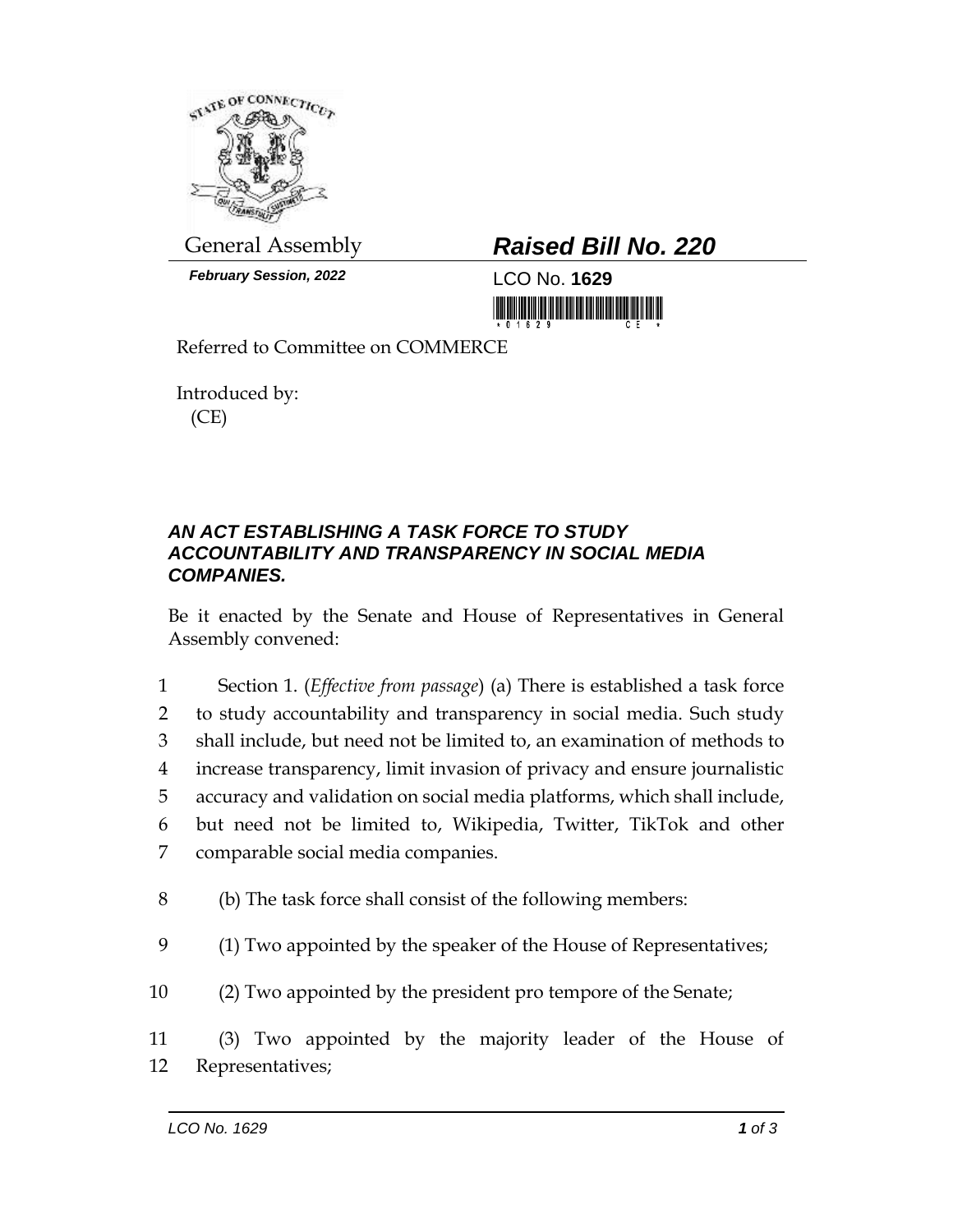(4) Two appointed by the majority leader of the Senate;

 (5) Two appointed by the minority leader of the House of Representatives;

(6) Two appointed by the minority leader of the Senate; and

 (7) The Commissioner of Economic and Community Development, or the commissioner's designee.

 (c) Any member of the task force appointed under subdivision (1), 20  $(2)$ ,  $(3)$ ,  $(4)$ ,  $(5)$  or  $(6)$  of subsection  $(b)$  of this section may be a member of the General Assembly.

 (d) All initial appointments to the task force shall be made not later than thirty days after the effective date of this section. Any vacancy shall be filled by the appointing authority.

 (e) The speaker of the House of Representatives and the president pro tempore of the Senate shall select the chairpersons of the task force from among the members of the task force. Such chairpersons shall schedule the first meeting of the task force, which shall be held not later than sixty days after the effective date of this section.

 (f) The administrative staff of the joint standing committee of the General Assembly having cognizance of matters relating to commerce shall serve as administrative staff of the task force.

 (g) Not later than January 1, 2023, the task force shall submit a report on its findings and recommendations to the joint standing committee of the General Assembly having cognizance of matters relating to commerce, in accordance with the provisions of section 11-4a of the general statutes. The task force shall terminate on the date that it submits such report or January 1, 2023, whichever is later.

This act shall take effect as follows and shall amend the following sections:

Section 1 *from passage* New section